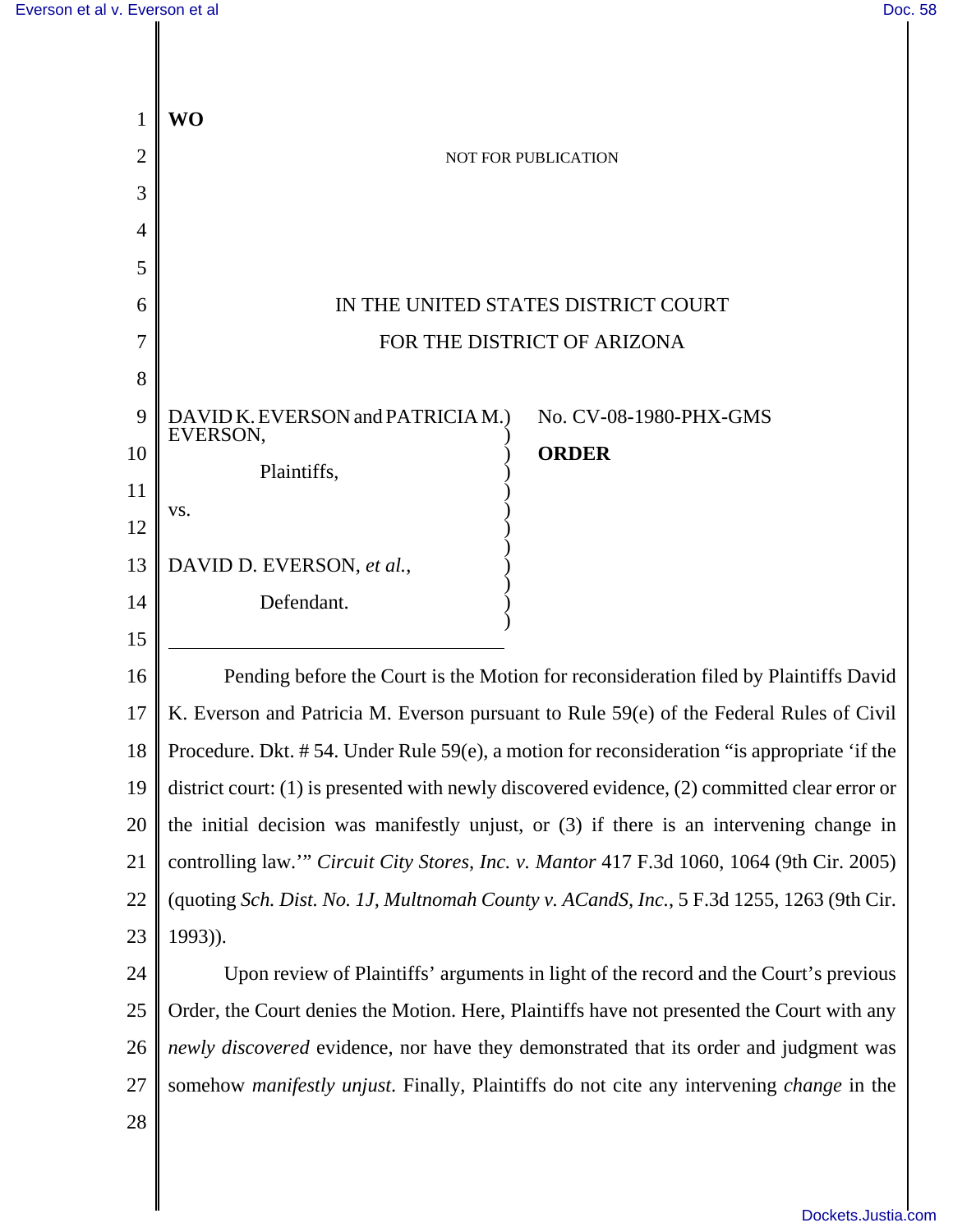1 2 controlling law that suggest that the Estate of Louis D. Schaeffer committed the wrongful acts alleged in the Amended Complaint.

3 4 5 6 7 8 9 10 The crux of Plaintiffs' argument in their Motion appears to be that the Court erred when it held that there is "nothing in the record suggesting that Mr. Schaeffer brought an action for a stablemen's lien, knowing that there was a 'complete defense.'" *See* Dkt. # 53 at 4. (citing *Alexander v. Robertson*, 882 F.2d 421, 424 (9th Cir. 1989)) Plaintiffs *now* allege that there was a complete defense because the Everson Defendants brought the stablemen's lien fourteen days after requesting payment, rather than waiting twenty days. Arizona Revised Statute § 3-1295(A), which Plaintiffs incorrectly cite as § 3-2195(A), provides, in pertinent part:

> A person who furnishes pasture, feed or other services for livestock on the premises of that person has a lien on the stock for the amount of the charges that are due and unpaid. A person having such lien may retain the stock until the charges are paid. If possession continues for twenty days after the charges accrue, and the charges have not been paid, the person retaining possession of the stock may perfect the amount of the lien by filing an action in either superior court or justice court, according to the amount in controversy, in the jurisdiction of the holder of the stock.

16 17 18 19 20 While the Everson Defendants sent a letter indicating the amount due only fourteen days before bringing the lien, there is no evidence that the charges had not accrued before that time. Moreover, the undisputed record provides that twenty days after the Everson Defendants sent the letter that provided the amount owed for the care of Plaintiffs' horses, Plaintiffs had made no effort to pay the amount that was allegedly due.

22 23 24 25 26 27 In addition, it is undisputed that Mr. Schaeffer did not bring the justice court action, the Everson Defendants did that *pro se*. Mr. Schaeffer was retained to represent the Everson Defendants approximately a month *after* the Everson Defendants sent Plaintiffs the letter outlining the amount owed. Nevertheless, even if Plaintiffs have presented facts establishing that they have a complete defense to the stablemen's lien, they do not present evidence establishing that Mr. Schaeffer knew that this was a complete defense.

28

11

12

13

14

15

21